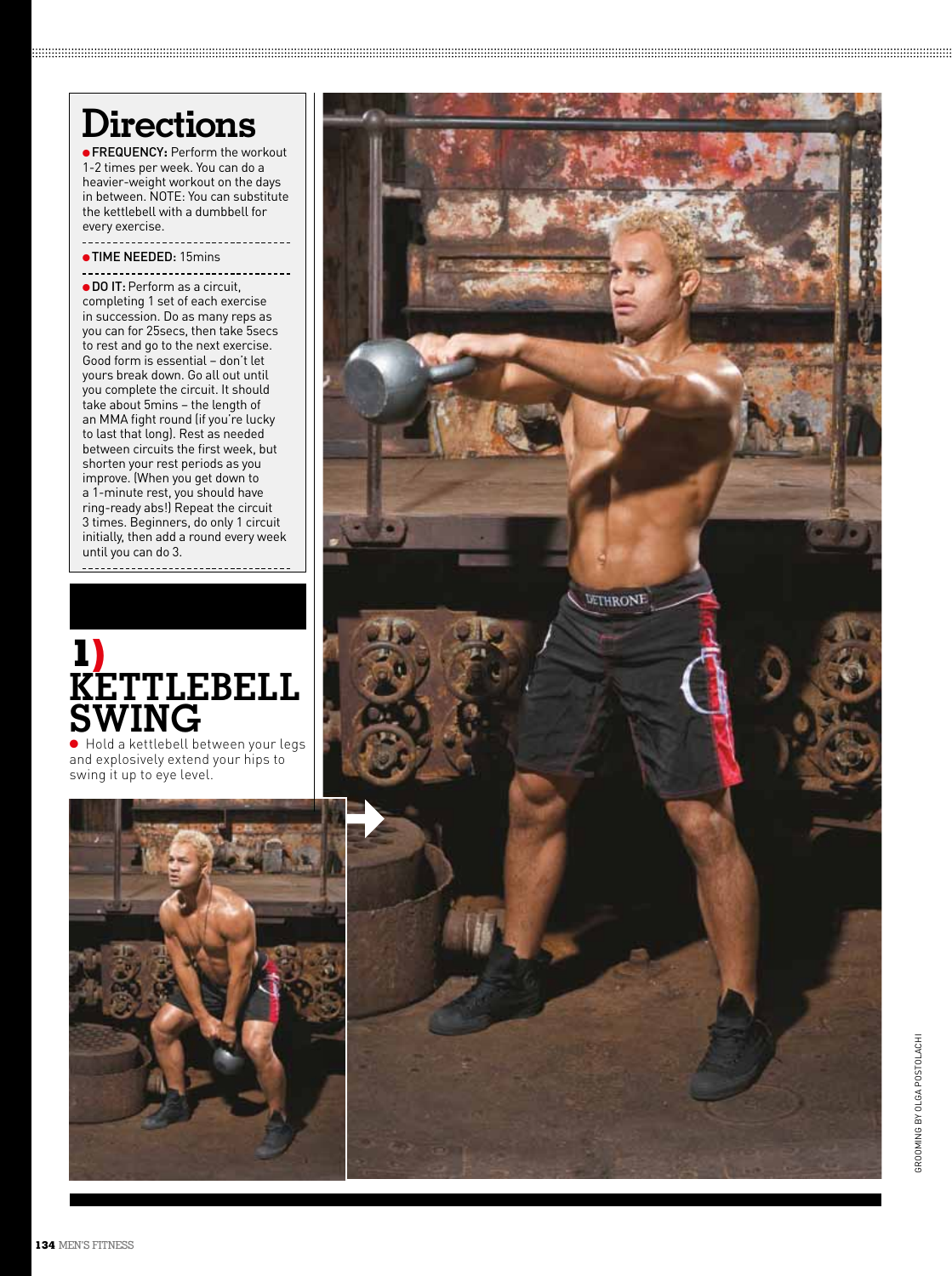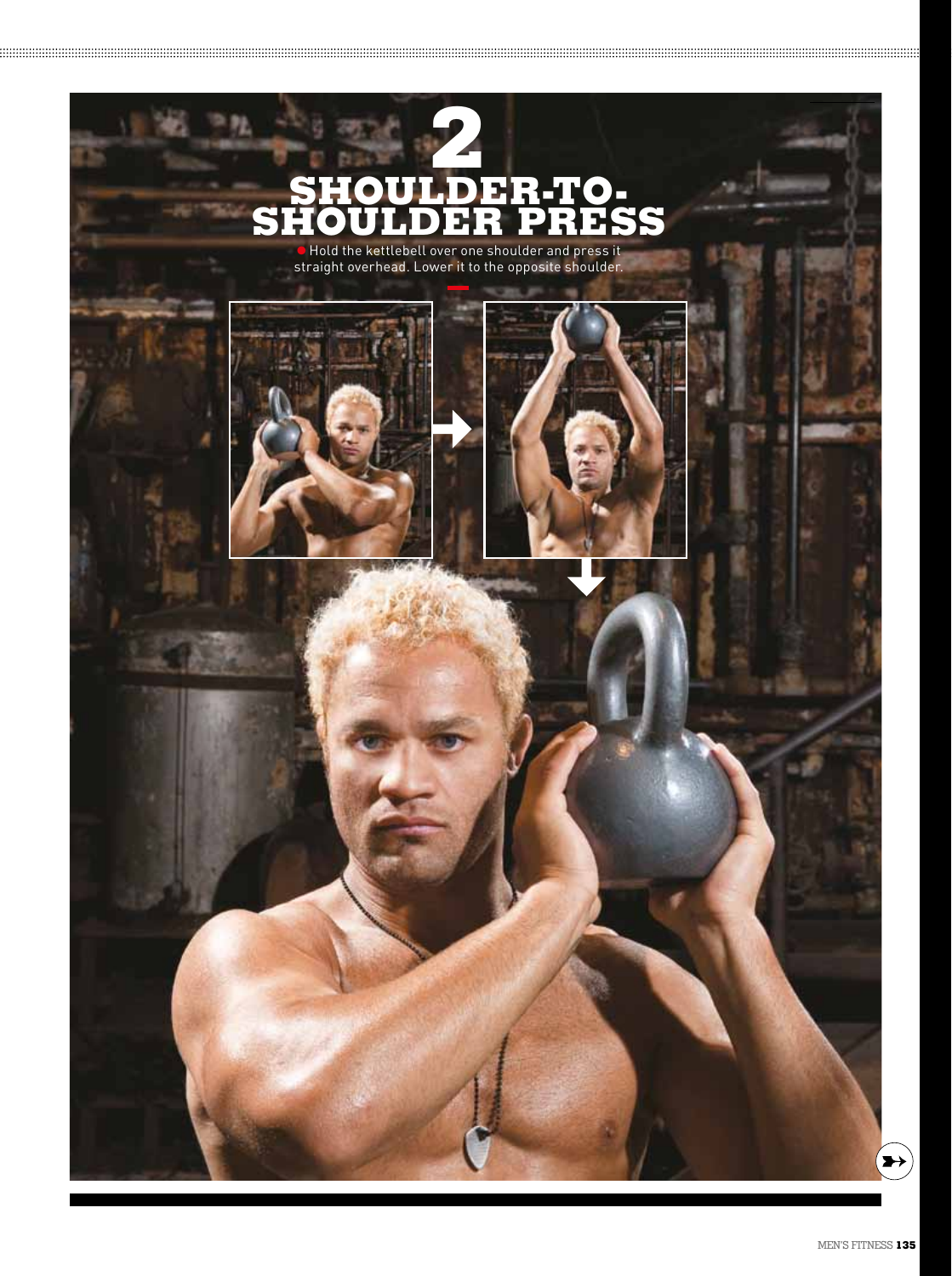

Keeping your lower back in its natural arch, bend at the hips and lower your torso so it's nearly parallel to the floor. Row the weight to your side. Do 25secs on each side.

 $\rightarrow$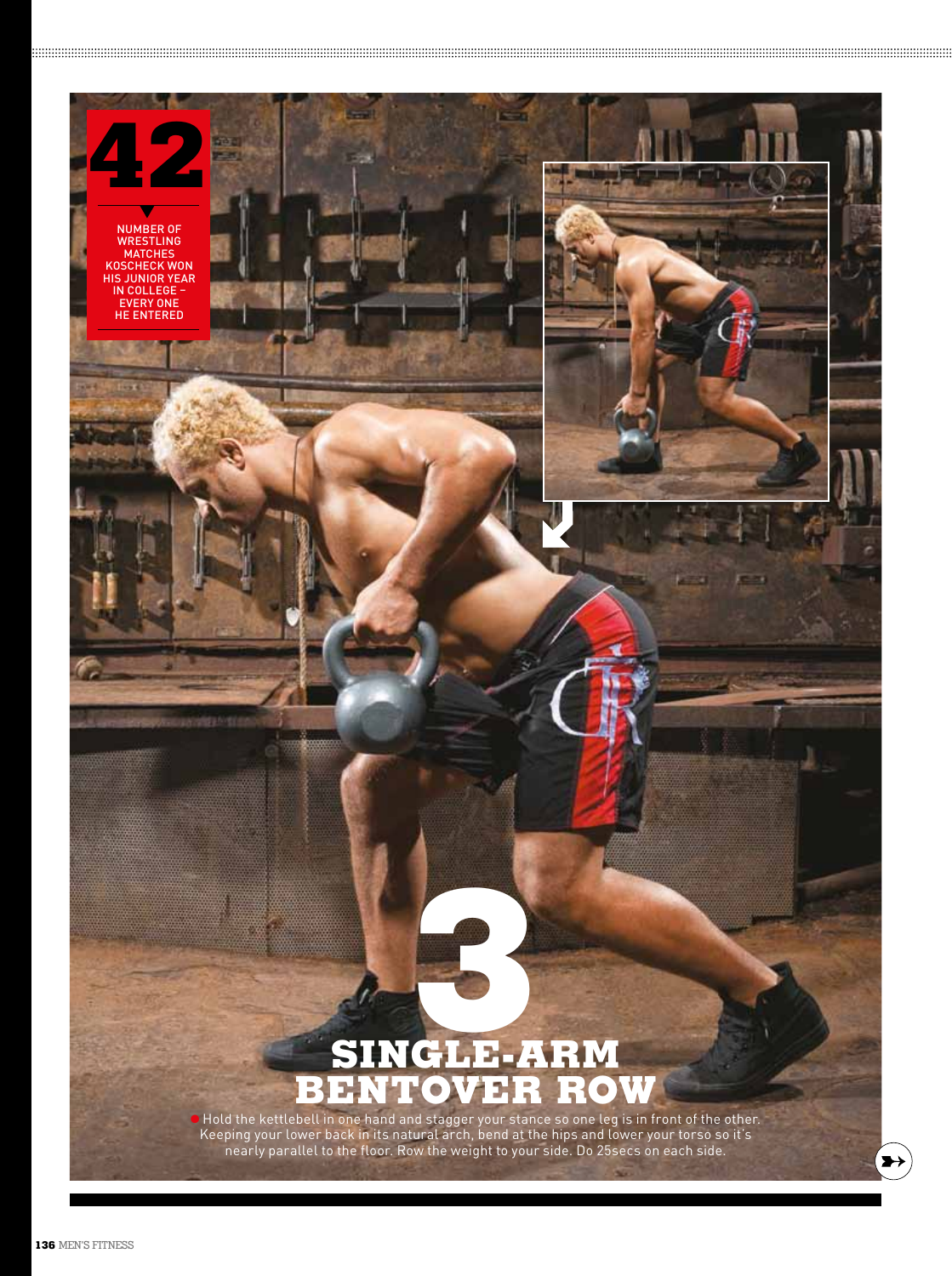

### **4) Lunge With Rotation**

● Hold the kettlebell under your chin as if your hands were up to protect you in a boxing stance. Step forward and lower your body until your front thigh is parallel to the floor and your rear knee nearly touches the floor. Twist your torso in the direction of your front leg as far as you can. Alternate legs for 25secs.







● Stand in an athletic stance and hold your palms together in front of your chest. Rotate side to side about 45 degrees, as fast as possible. Keep your elbows in line with your shoulders and your lower body braced – the movement occurs only at the trunk.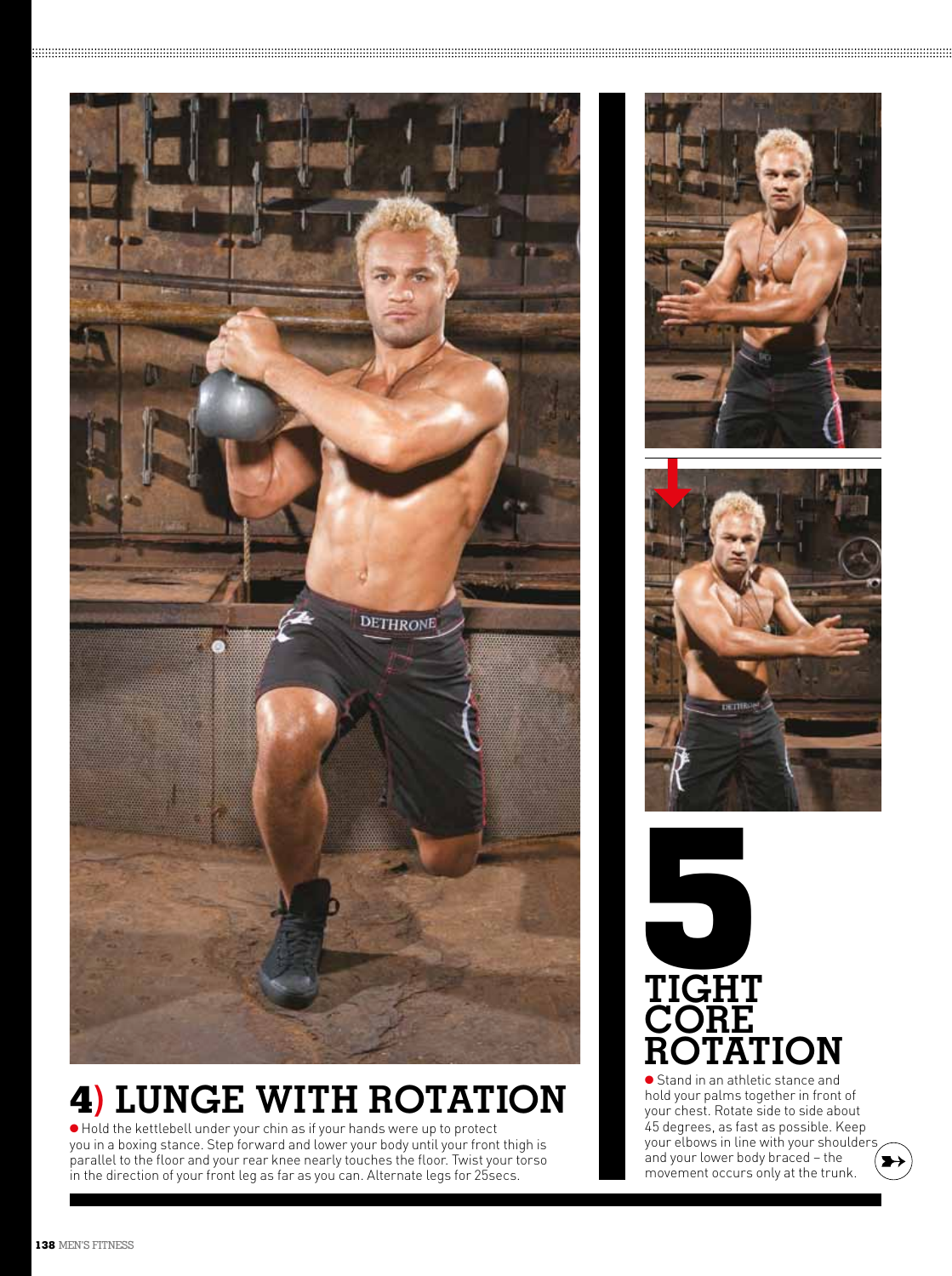# **se Lunge With Knee Stri e k DO 25**<br> **EXPLANCE IN CRIP 1999**<br> **EXPLANCE IN CRIP 1999**<br>
back into a lunge positif<br>
ds up to protect your fa<br>
for a knee to an opponent<br>
that knee's side as if y<br>
a knee to an opponent<br>
Do 25secs on each leg.

B

 $\bullet$  Step back into a lunge position with your hands up to protect your face. Then reverse the motion, raising the lunging leg into the air for a knee strike. Drive your knee up high, point your toe down and pull your arms to that knee's side as if you were driving a knee to an opponent's head.



## **839 calories**÷

**how much you burn in 1 hour of muay thai kickboxing**

 $\blacktriangleright$